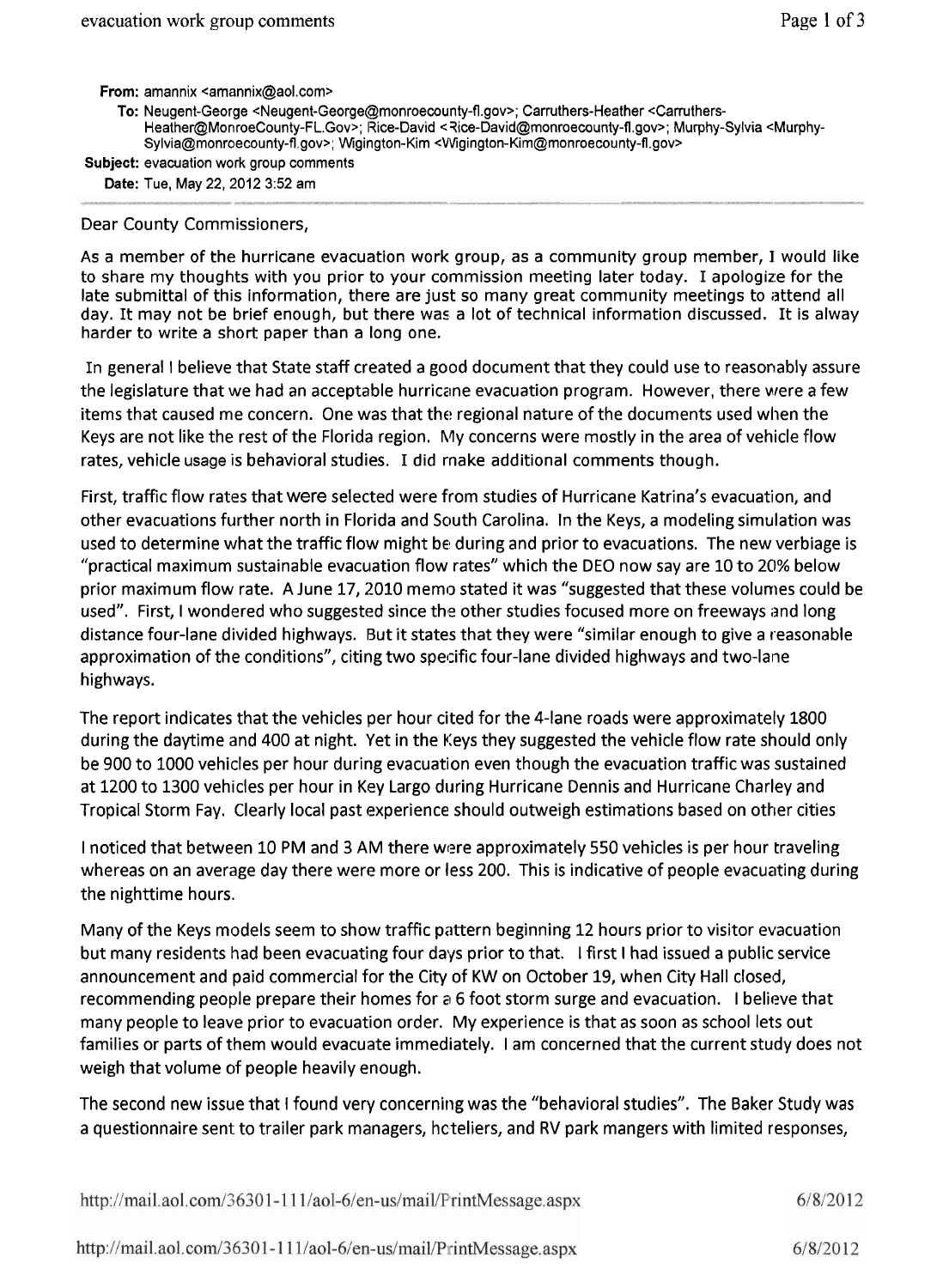except for Key West hoteliers. The study found that "all but one park had very few if any transient units". The study indicated 90% of the transient visitors left by 24 hours, but only 87% of RV's will, however, trailer residents are much more likely to evacuate. I found this counter intuitive as the permanent residents in mobile homes seem to be some of the lowest paid among us and need to work until the last minute. According to a Pastor associate of mine, many show up at church during the evacuation.

The Statewide Regional Evacuation Readiness Program has a "Regional Behavior Analysis" component (page 11). It stated "people prefer not to evacuate it night but will do so if necessary" and '"relatively few people leave prior to the issuance of evacuation notices by officials" but they will if asked to. The Baker study determined 23% of RV parks would already have departed before the evacuation order was called.

The DEO suggested that in the past, based on our evacuations, people in Monroe also preferred not to leave at night. However Emergency Management Director Irene Toner stated she only calls evacuations during the day to avoid people driving at night. So, I believe we may have a flawed conclusion. The Louisiana traffic study that indicated one quarter of the traffic flow (400VPH) would still drive it night, contradicted the less scientific "behavior analysis" The behavior analysis may be flawed because it assumes people don't drive at night because they prefer not to as opposed to the fact that evacuations in the Keys are only called during the day and mostly in the mornings, so people drive during the day. I fail to see a "behavior connection, I see a direction connection. A Keys person, I suspect, will be more likely to leave when they will not hit Miami Traffic.

That makes me wonder, if we issued evacuation notices at say 5 am, or even 4 AM, would that not allow for a faster evacuation time? Those night owls and early risers can get on the road early.

The third issue is mobile homes being considered as site-built for evaluation during the second phase. E I do know that many trailers and many homes sit vacant all summer and fall. However, I also know that many trailers in Key West and Stock Island are used on a full-time basis by laborers who may be the least likely to leave early, possibly the least likely to focus on a hurricane because of many of the types of jobs they hold, and therefore a certain percentage of those trailers at least in Key West Stock Island should be considered permanent residences.

That brings up the issue of trailer conversions. At this point I must state that I am in the construction/engineering business, and do a fair amount of conversions. Trailer conversions will continue. But what I see are trailers for workers turning into some work force housing and some second homes.

As a building inspector in 1990 1 recall saying Key West was built out; nothing could possibly be build anywhere else. Yet, to my dismay, thousands of more units were created. However, our population has decreased by thousands. Due to the extremely high cost of living in Key West, Marathon and the rest of the Keys, I suspect that our population will not increase greatly if at all in the future. We may be relegated to communities of wealthy people who visit periodically to their homes maintained by property managers because that is what much **OF** our population is already. So, does it follow that more construction means more population? I suggest the answer is obviously a resounding no.

At the same time, I also believe that the number of permanent residence that is assumed within the city of Key West seems extraordinarily high, ever) for a day in high season, nonetheless in the summer